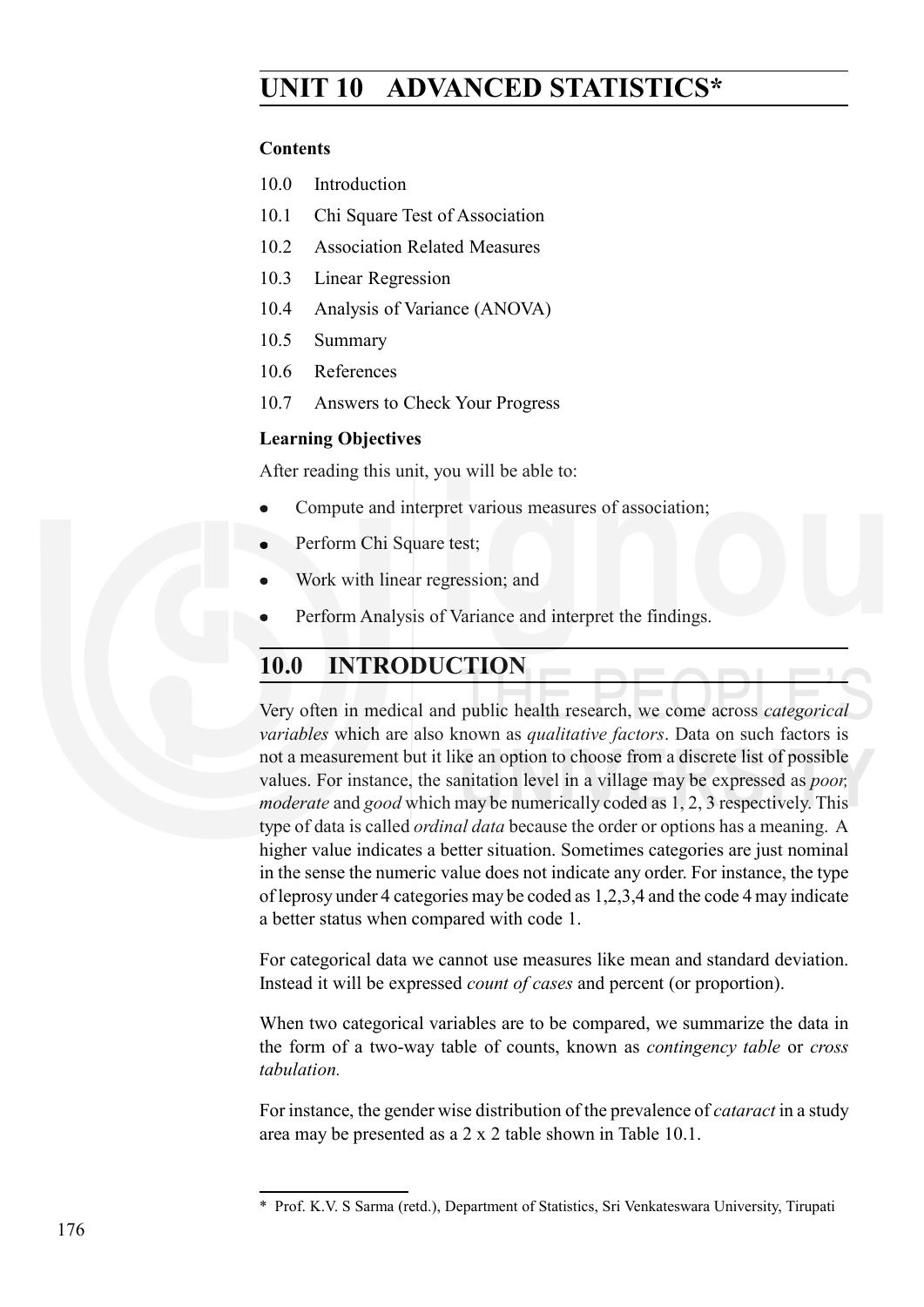| Table 10.1: Cross tabulation of gender versus cataract | <b>Advanced Statistics</b> |
|--------------------------------------------------------|----------------------------|
|--------------------------------------------------------|----------------------------|

|        | Cataract |    | <b>Total</b> |
|--------|----------|----|--------------|
| Gender | Yes      | No |              |
| Male   | 73       | 54 | 127          |
| Female | 35       | 38 | 73           |
| Total  | 108      | 92 | 200          |

There are two factors in this context; one is gender (male or female) and the other is presence of cataract (yes or no). We wish to know whether prevalence of cataract has any association with gender or cataract is independent of gender.

This type of contingency tables can be easily prepared on large data by using the tools of Excel and SPSS. In Excel we use the option 'Pivot table' from the insert menu.

# **10.1 CHI SQUARE TEST OF ASSOCIATION**

Association is the term used to indicate the relationship between two qualitative factors which are also known as *attributes.* The 4 values given in Table 10.1 may be identified in general as shown below so that we can work out a formula to perform further analysis.

| Gender | Cataract      | <b>Total</b>   |         |  |
|--------|---------------|----------------|---------|--|
|        | <b>Yes</b>    | N <sub>0</sub> |         |  |
| Male   | $\mathfrak a$ |                | $(a+b)$ |  |
| Female | $\mathcal{C}$ | а              | $(c+d)$ |  |
| Total  | $(a+c)$       | $(b+d)$        |         |  |
|        |               |                |         |  |

If we wish to know whether presence of cataract has any association (relationship) with gender we perform a statistical test of significance called *Chi-Square test of independence*.

The null hypothesis is  $H_0$ : The two attributes are independent and let us take  $= 0.05$ . We calculate a test value denoted by the Greek letter  $\chi^2$  as follows.

$$
\chi^2 = \frac{N\left(ad - dc\right)^2}{(a+b)(c+d)(a+c)(b+d)}
$$

If the calculated test value exceeds the critical value (to be read from statistical tables), we reject  $\mathrm{H}_{_0}$  and conclude that prevalence of cataract has some association with gender. The critical value is however linked to the degrees of freedom given by (# rows-1) x (# columns-1). In a 2x2 table we get  $(2-1)$  x  $(2-1) = 1$ . From tables of Chi Square values, we get the critical value as 3.84, at 5% level of significance with 1 degree of freedom. Further details on the Chi Square test can be read from Sundara Rao and Richard (2012).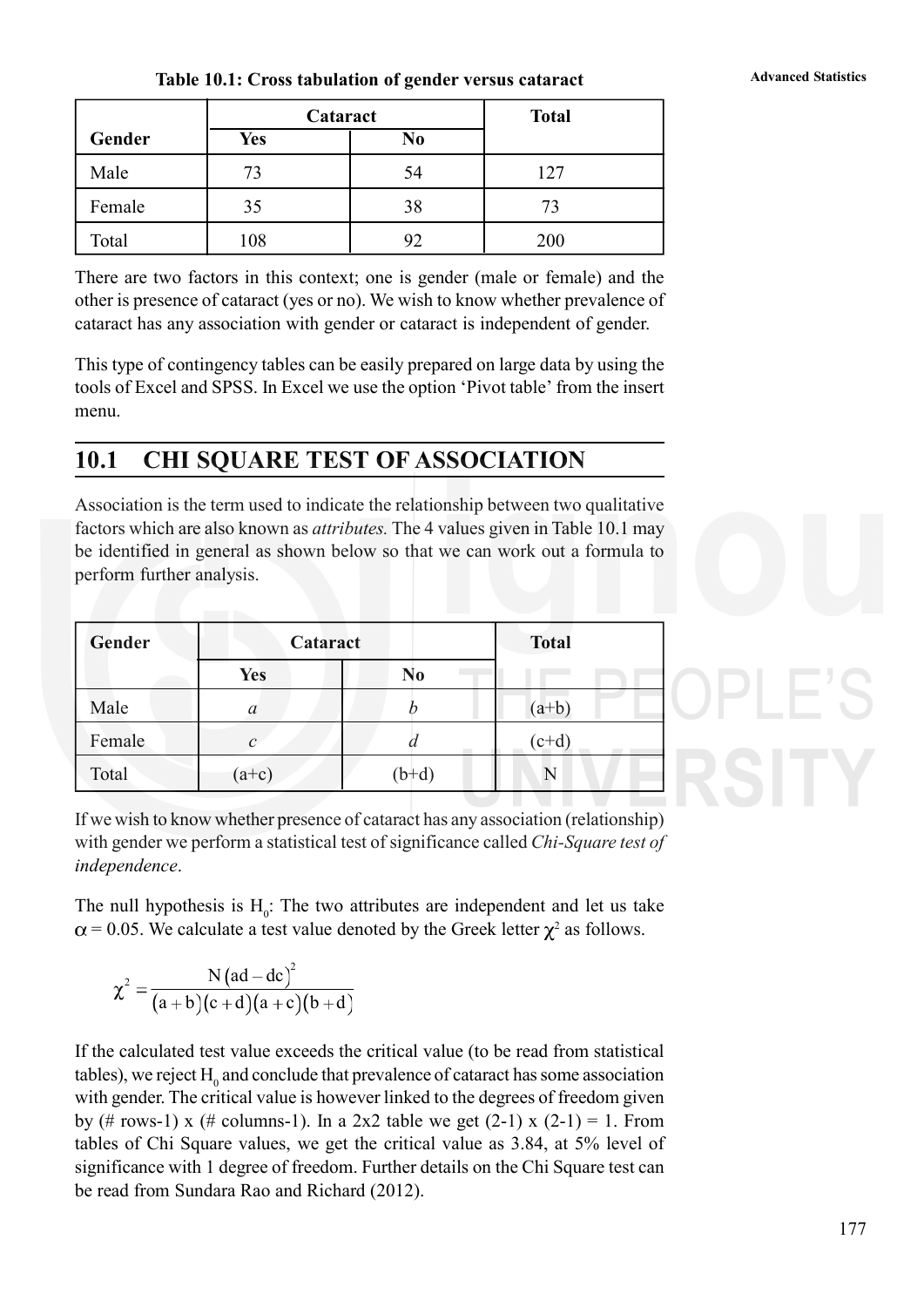#### **Research and Statistical Methods in Public Health**

Here is an illustration.

**Illustration 10.1:** Consider the contingency table given in Table-10.1 which is reproduced as below with *a, b, c, d* marked in brackets.

| Gender | Cataract   | <b>Total</b>   |     |
|--------|------------|----------------|-----|
|        | <b>Yes</b> | N <sub>0</sub> |     |
| Male   | 73 (a)     | 54 $(b)$       | 127 |
| Female | 35(c)      | 38(d)          | 73  |
| Total  | 108        | 92             | 200 |

Using Chi Square test, check whether there is any association between gender and presence of cataract.

**Solution:** From the above table we observe the following.

1) 
$$
(a+b)=108
$$
,  $(c+d)=92$ ,  $(a+c)=127$  and  $(b+d)=73$  and  $N=200$ 

- 2) Chi-Square =  $\frac{200*(2774-1890)^2}{(188)(88)(188)(78)} = 1.697$  $(108)(92) (127)(73)$
- 3) The critical value from statistical tables at 5% level of significance with 1 degree of freedom is 3.84.

Since the calculated Chi-Square is much smaller than the critical value, we conclude that gender has no association (relation) with the presence of cataract. It means the presence of cataract is likely to be independent of gender.

**Chi Square test for bigger tables:** Sometimes we get contingency tables of size larger than a  $2 \times 2$  table. If one factor has 3 levels and another has 4 levels, we get a  $3 \times 4$  table. There will be 3 rows and 4 columns.

The calculation of Chi Square value for such tables has a general formula in which we find the *expected frequency* (E) for each cell and compare them with the *observed frequency* (O) of the cell. A cell is a part of the table at the intersection of a row and a column. A cell contains the observed data.

The expected frequency is found from the contingency table as

 $E = (Row total * Column total)/Grand total.$ 

The Chi Square value is computed with the formula  $2 - \sum (0 - E)^2$ E If there

are k cells in the table you will get

$$
\chi^{2} = \frac{(O_{1} - E_{1})^{2}}{E_{1}} + \frac{(O_{2} - E_{2})^{2}}{E_{2}} + ... + \frac{(O_{k} - E_{k})^{2}}{E_{k}}
$$

The null hypothesis is again  $H_0$ : The two factors are independent (there is no association).

The degrees of freedom for a 3 x 4 table will be  $(3-1)$  x  $(4-1) = 2 \times 3 = 6$  and the critical value will be read for these degrees of freedom.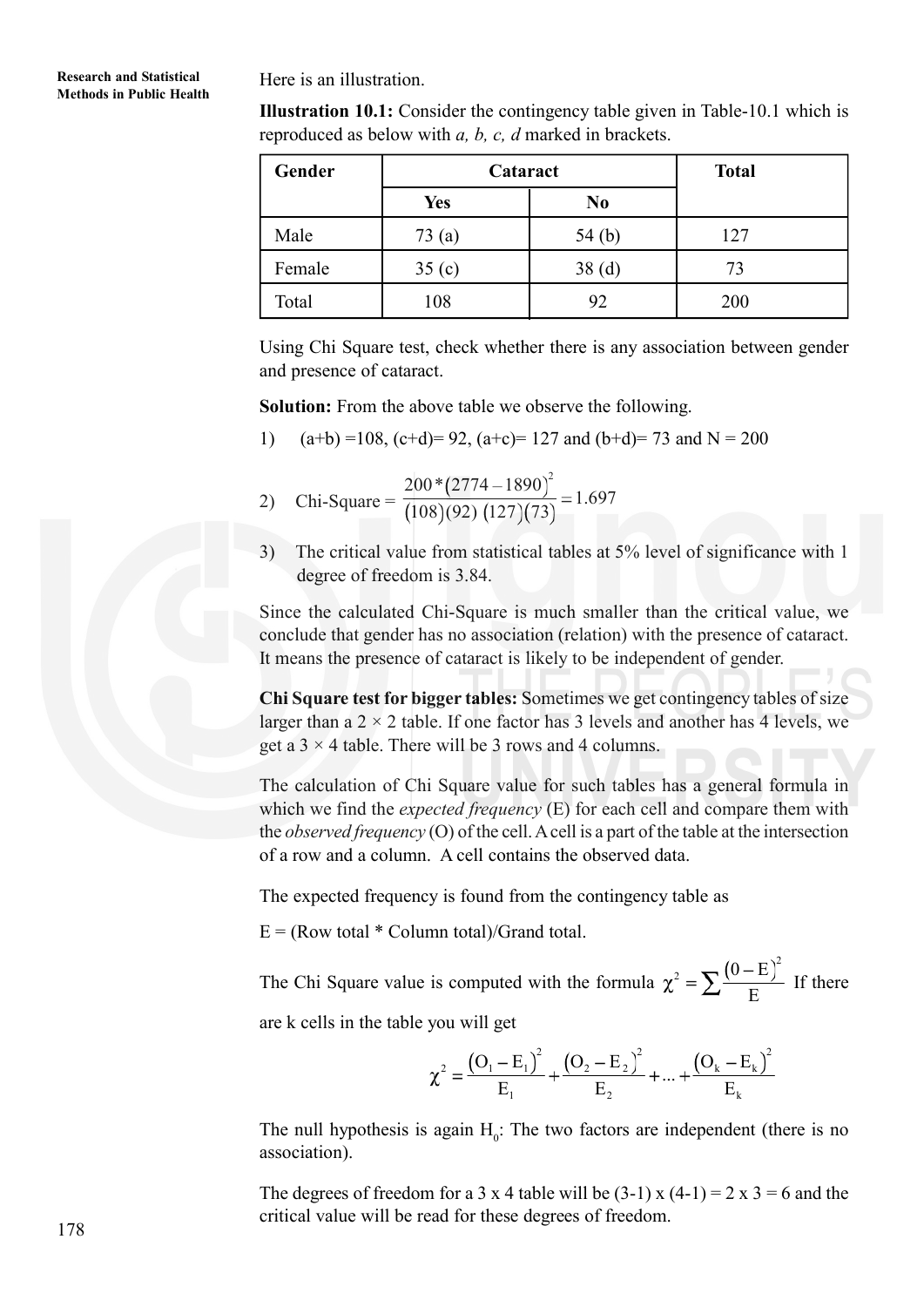Here is an illustration with 3 rows and 3 columns.

**Illustration 10.2:** A batch of 124 health workers was given field training on using a new devise for a screening test. The distribution of respondents according to the performance score (max  $= 100$ ) and experience (in years) is given below.

| <b>Experience (years)</b> |      | <b>Performance score</b> |          |  |  |  |  |  |  |
|---------------------------|------|--------------------------|----------|--|--|--|--|--|--|
|                           | < 40 | $41 - 60$                | Above 60 |  |  |  |  |  |  |
| Up to $5$                 | 19   |                          |          |  |  |  |  |  |  |
| $6 - 10$                  | 10   | 15                       | 18       |  |  |  |  |  |  |
| Above 10                  |      |                          | 20       |  |  |  |  |  |  |

We wish to test whether the performance score has any association with experience of the health worker.

**Solution:** We can use an online calculator to perform this test and obtain the following results. For instance, if we use www. socscistatistics.com/tests/ chisquare2/Default2.aspx, we get the intermediate calculations. This is a convenient method instead of the hand-calculation method.

|              | < 40                | $41 - 60$                        | Above 60              | <b>Row Total</b> |
|--------------|---------------------|----------------------------------|-----------------------|------------------|
| Up to $5$    | 19(10.73)<br>[6.38] | 11(13.18)<br>$\left[0.36\right]$ | 8(14.10)<br>[2.64]    | 38               |
| $6 - 10$     | 10(12.14)<br>[0.38] | 15(14.91)<br>[0.00]              | 18(15.95)<br>$[0.26]$ | 43               |
| Above 10     | 6(12.14)<br>[3.10]  | 17(14.91)<br>[0.29]              | 20(15.95)<br>$[1.03]$ | 43               |
| Column Total | 35                  | 43                               | 46                    | 124              |

Each cell of the table contains three entries as follows:

- i) Expected frequency (E) of a cell shown in ordinary bracket.
- ii) Chi Square value for the cell and the figure shown in square bracket. Adding the Chi Square values of cells give the test value as 14.442. The p-value of the test is  $p = 0.006$  which is less than 0.05. Hence there is a significant association between score and experience.

**Remark:** The Chi Square test measures the significance of the association between two categorical variables.

# **10.2 ASSOCIATION RELATED MEASURES**

In some epidemiological studies we come across measures like *relative risk* and *odds ratio* both of which are based on 2 x 2 table of counts as done in Chi Square tests. The proportion of people of a population, having disease among all those who are exposed to a condition, is called the risk of disease.

## **Relative Risk**

Suppose in a study group of 300 males, we found 156 smokers and out of them 85 had a heart disease. The risk of heart disease due to smoking in this group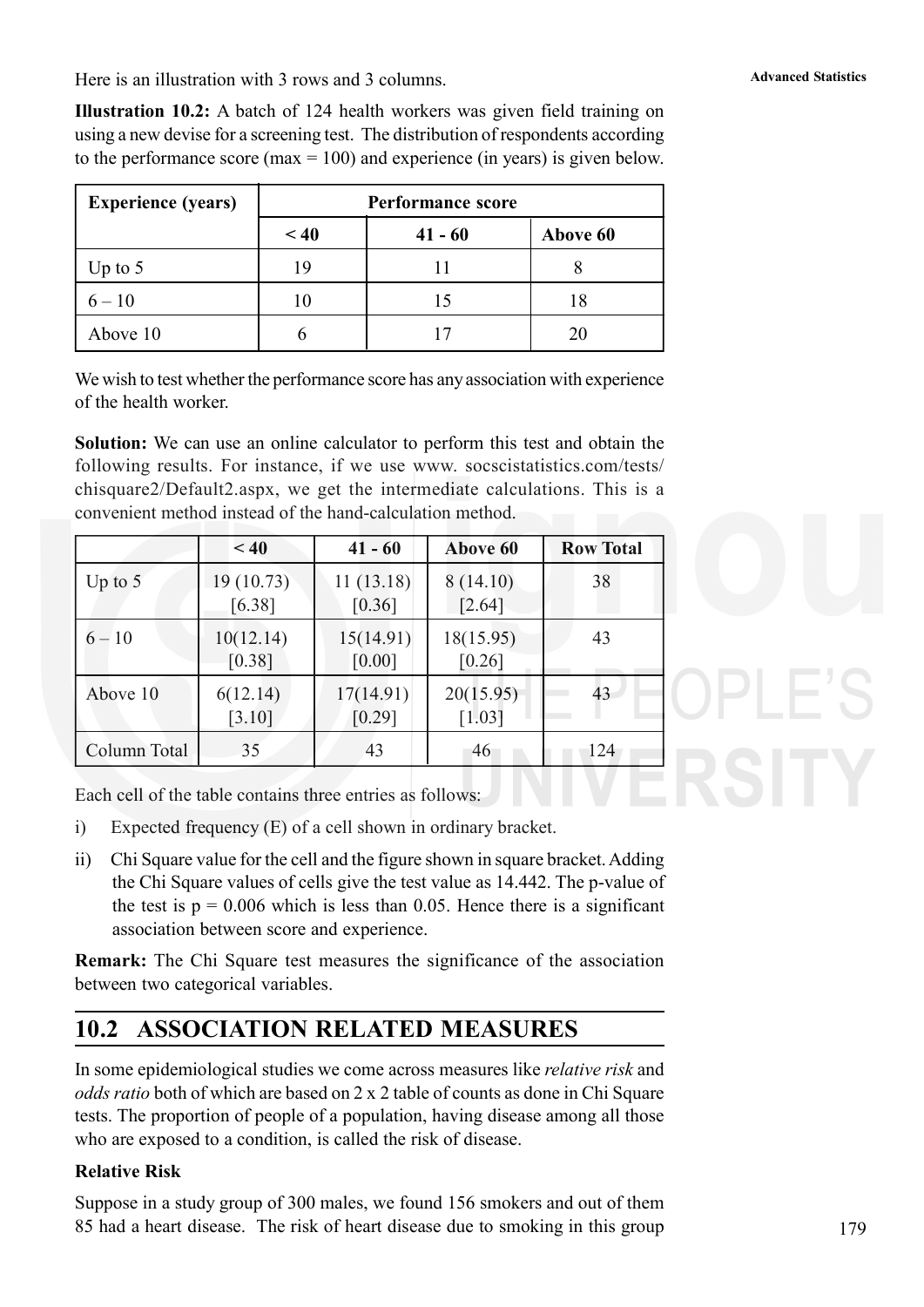**Research and Statistical** will be  $85/156 = 0.54$  or 54%. Among 146 non-smokers suppose 28 persons had Methods in Public Health a heart disease. Then the risk of disease for non-smokers is  $28/146 = 0.19$  or 19%. This information can be arranged as a 2 x 2 table as shown below.

| <b>Smoking</b> | <b>Disease</b> | <b>Total</b>  |     |
|----------------|----------------|---------------|-----|
|                | Present        | <b>Absent</b> |     |
| Yes            | 85             | 71            | 156 |
| No             | 28             | 118           | 146 |
| Total          | 113            | 189           | 300 |

The *relative risk* (RR) of a disease is calculated as follows.

RR = *Risk of disease in the exposed group* / *Risk of disease in the unexposed group*

In this case we get  $RR = 0.54/0.19 = 2.84$ . It means that smokers have 2.84 times more risk of a heart disease when compared to non-smokers.

RR is also called *risk rate* and popularly used to compare risks or incidence of various health conditions across time periods or geographical locations. You may wish to know the RR of dengue fever during September to December of the year when compared to the previous year.

#### **Odds Ratio (OR)**

The *odds ratio* (OR) is another measure of association used in the context of case-control studies. A group of individuals who are known to have the disease (called *cases*) are chosen for study and another group of comparable individuals without disease (called *controls*) are chosen for comparison.

When the data is presented as in Table 10.1 the OR is defined as OR a\*d b\*c

where  $*$  denotes multiplication.

In the case of data on smoking and heart disease we get  $OR = (85*118)/(28*71)$ = 5.04. This value is different from that of RR because the incidence of heart disease is common with smokers.

The OR value will be similar to that of RR when the disease is *uncommon* or *rare occurrence*. Further OR can be calculated from a case-control data while RR cannot be done. More information on RR and OR can be found in Indrayan and Satyanarayana (2006).

The strength of association two categorical between variables is understood with the help of some measures discussed below.

**Yule's Coefficient (Y):** This is a measure of association between two categorical variables proposed by Udny Yule in 1912. The value of Y lies between -1 and  $+1$ 

and calculated from a 2x2 table using the formula  $Y =$ ad  $-\sqrt{bc}$  $ad + \sqrt{bc}$ and Y lies

between -1 and +1. A value of +1 indicates perfect positive association and a value of -1 indicates perfect negative association.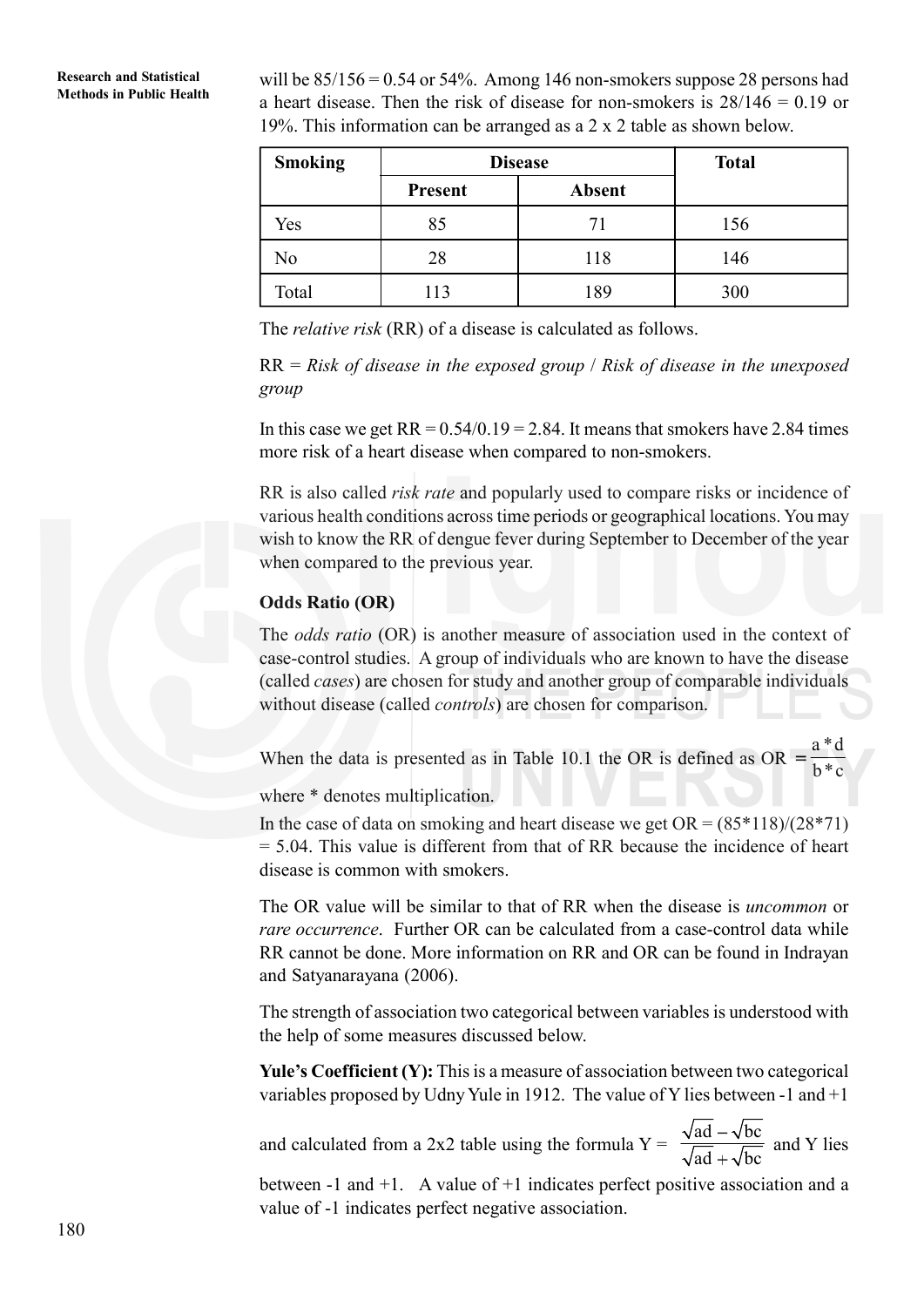**Pearson's Phi coefficient (** $\varphi$ **):** This is a measure based on Chi Square value of Advanced Statistics a 2x2 contingency table and calculated using the formula  $\varphi = \sqrt{\chi^2 / n}$  where n denotes the total of all values in the table. The value of  $\varphi$  lies between -1 and +1.

**Cramer's V:** This is another measure of association applicable for contingency tables having more than 2 rows or columns or both. The value of V lies between 0 and 1 such that 0 indicates no association and 1 indicates complete association.

The formula is  $V =$  $2/n$  $\frac{k(n+1)(r-1)}{r}$  where k denotes the number of columns

and r denotes the number of rows.

#### **Check Your Progress**

# **10.3 LINEAR REGRESSION**

Simple Linear Regression is a statistical technique used to explain the cause and effect relationship between two variables. It is a mathematical model (formula) which is derived from sample data collected as pairs of observations, on the predictor variable  $(X)$  and response variable  $(Y)$ . It is assumed that the relationship is linear, to mean that the change in Y occurs at a constant rate with one unit change in X.

Regression analysis is commonly used to predict the response by reading the values of the predictors. Such predictors are called *prognostic factors* in some health studies. They can be either continuous or categorical. When more than one predictor is used to explain the response, we call the regression as *multiple linear regression*. There is another branch of regression analysis called nonlinear regression which is beyond the scope of the present unit.

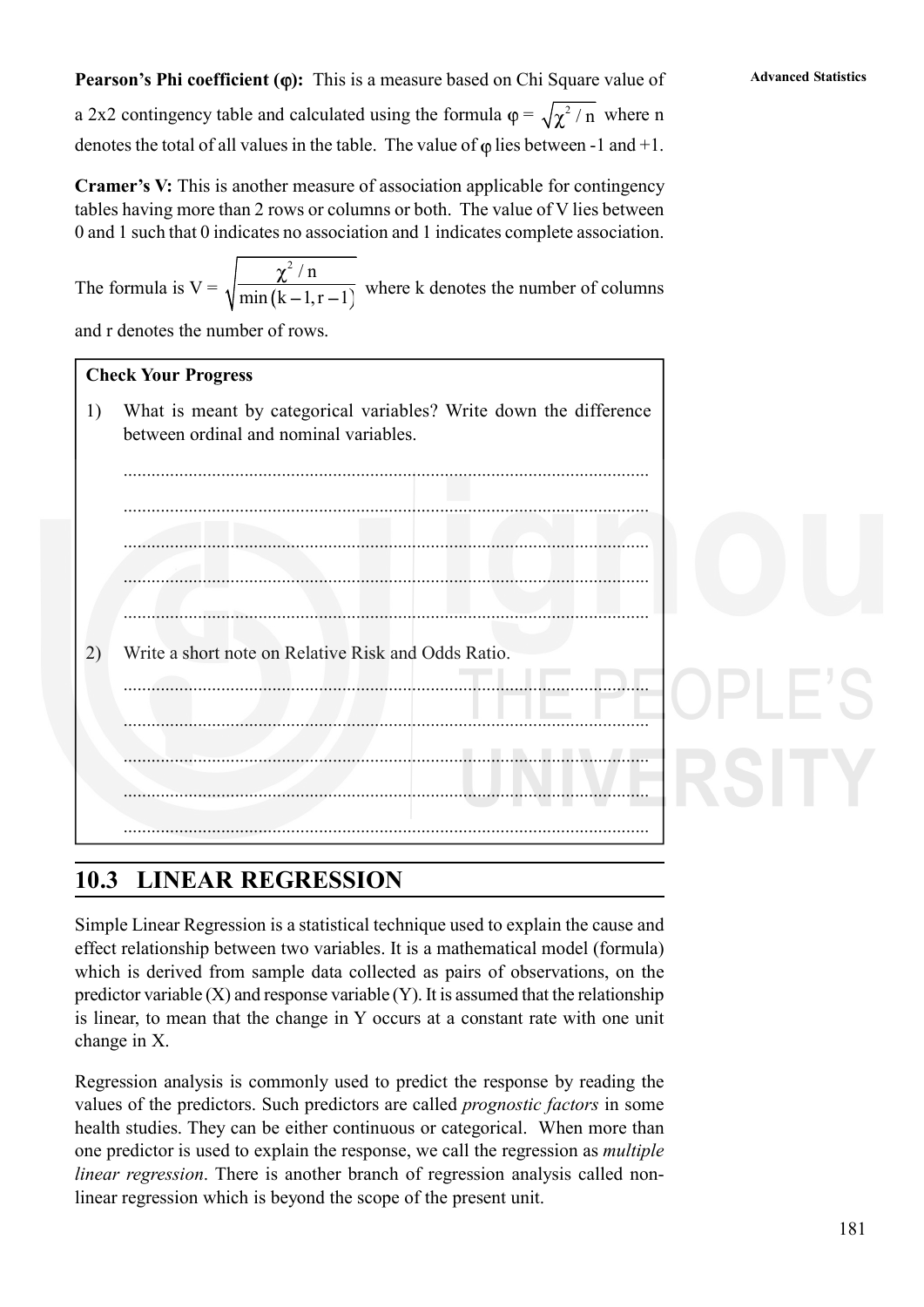**Research and Statistical**

**Methods in Public Health** Regression analysis is closely related to the concept of *correlation coefficient* Methods in Public Health which measures the strength of linear relationship between two measured quantities like age and body weight. It is denoted by *r* and calculated from a sample of size n, by using Pearson's formula given below.

$$
r = \frac{\sum XY - n\overline{XY}}{\sqrt{\left(\sum X^2 - n\overline{X}^2\right)\sqrt{\left(\sum Y^2 - n\overline{Y}^2\right)}}}
$$

This correlation coefficient is also called product moment correlation. Modern computers help in quick calculation or *r*. The following are some points of interest to the practitioner.

- 1) The value of *r* lies between  $-1$  and  $+1$
- 2)  $r = 0$  means no linear relationship
- 3) A smaller value of *r* indicates weak relationship
- 4) By using scatter diagram, the nature of relationship can be observed.

#### **Simple Linear Regression**

The simple linear regression model is given by  $Y = a + bX + e$  where 'a' is a constant called the intercept or baseline value and 'b' is called the regression coefficient. The term 'e' is called *random error component* and it represents the role of unexplained factors that might influence Y apart from X. The values of 'a' and 'b' are estimated from sample data by using a technique called *method of least squares*. Here is an illustration.

**Illustration 10.3:** The birth weight (Y) in kg of 15 newborn babies is measured along with the length of the foot  $(X)$  in cm.

|  |  |  |                                                             | $\sqrt{9}$ |  | 10 11 12 13 14 15 |  |  |
|--|--|--|-------------------------------------------------------------|------------|--|-------------------|--|--|
|  |  |  | 7.7 7.9 8.3 8.0 8.2 8.5 7.4 8.0 8.5 7.2 7.0 8.0 7.7 8.2 7.6 |            |  |                   |  |  |
|  |  |  | 2.8 3.0 3.5 3.0 3.2 4.0 2.7 3.5 3.7 2.5 2.3 3.0 2.9 3.5 2.8 |            |  |                   |  |  |

We wish to use foot length as a predictor to determine the birth weight (without a weighing machine) by using a linear regression model.

The scatter diagram drawn in Excel is shown in Figure 10.1. It can be seen that there is a linear and positive relationship between the foot length and birth weight of a baby (See Fig. 10.1).

The regression model is fitted with the following steps:

- 1) Right click on any dot on the scatter chart
- 2) Select the option 'Add trend line'
- 3) Select the option 'Display equation on chart'
- 4) Select the option 'Display R-squared value' on chart'
- 5) Click 'OK'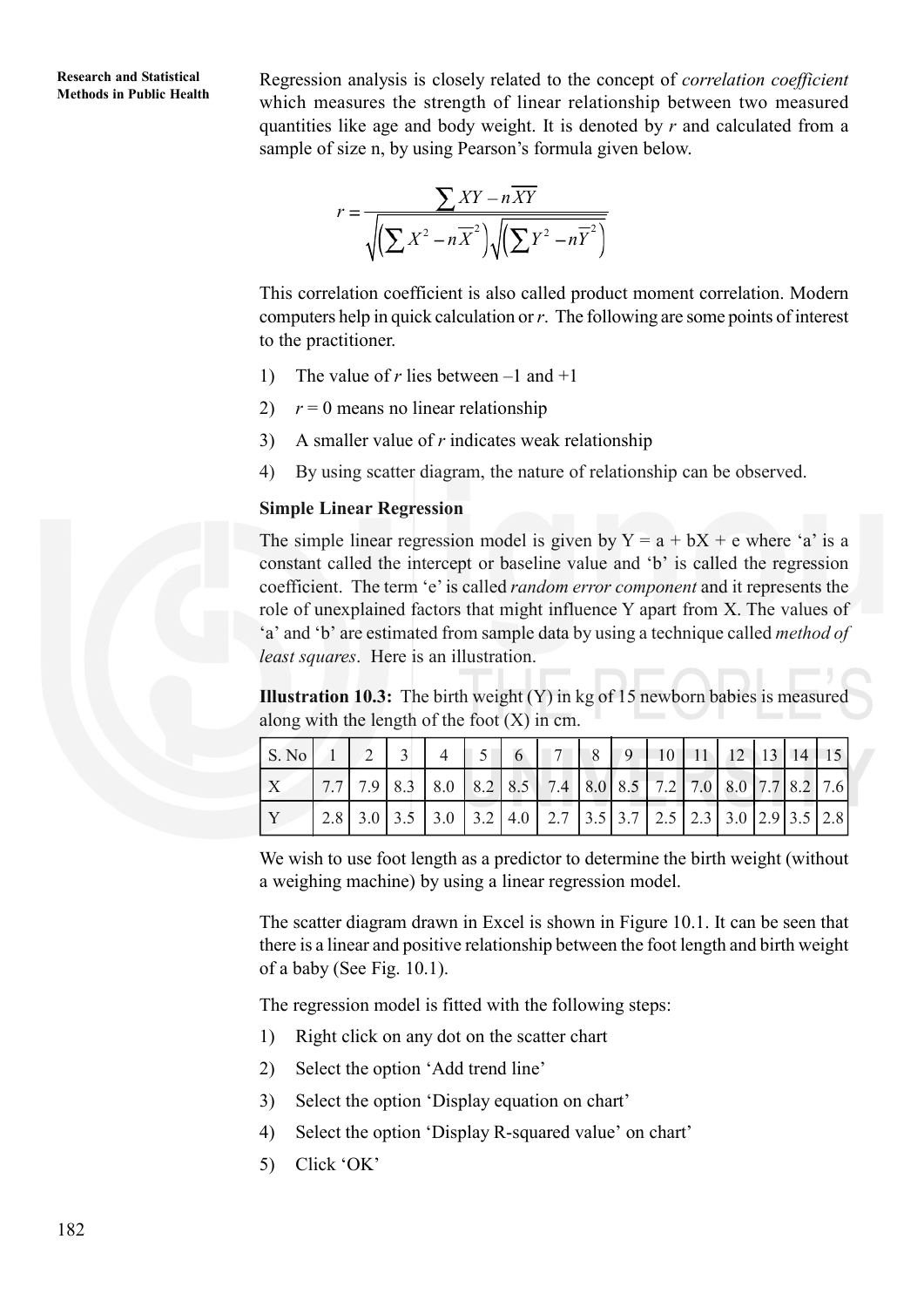**Advanced Statistics**



**Fig. 10.1: Scatter Diagram and Linear Regression Equation**

With these options we get the regression model displayed on the chart along with a measure for goodness of fit, called R-squared value. Let us understand the results:

- a) The regression model is  $Y = -4.856 + 1.008 * X$ .
- b) The coefficients are  $a = -4.856$  and  $b = 1.008$
- c) For an increase of foot length by one centimeter, the body weight increases marginally by 1.008 kg. Suppose a baby has foot length of 8 cm. Then the predicted body weight will be 3.20 kg for such babies.
- d) The value of  $R^2 = 0.8857$  which indicates that 88.57% of body weight can be explained by foot length by using this model.
- e) The correlation coefficient between birth weight and foot length is simply the square root of 0.8857. Hence  $r = 0.9411$  which is very high indicating that foot length is a good predictor of birth weight.
- f) The *sign of correlation coefficient* is the same as that of the regression coefficient 'b' (+1.008) and hence the correlation is positive in this case.

While working with hand calculations we use the following formulas.

$$
b = \frac{\sum (X - \overline{X})(Y - \overline{Y})}{\sum (X - Y)^2}
$$
 and

 $a = \overline{Y} - b\overline{X}$  where  $\overline{X}$  and  $\overline{Y}$  denote the mean of X and Y respectively.

#### **Multiple Linear Regression**

The multiple linear regression is an extension of the simple regression. It relates Y with more than one explanatory variables  $X_1, X_2, ..., X_k$  by using the model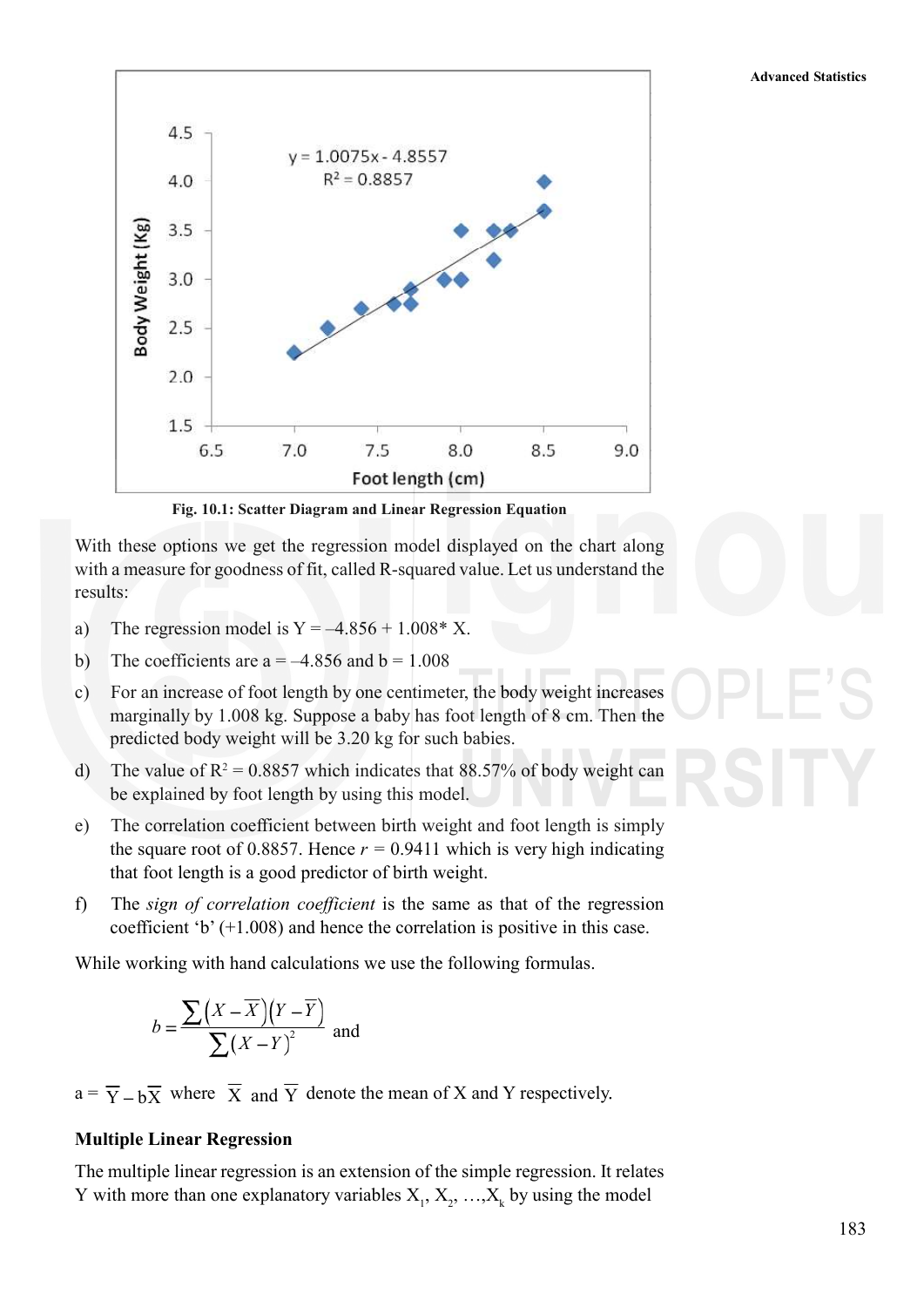**Methods in Public Health**  $Y = \beta_0 + \beta_1 X_1 + \beta_2 X_2 + ... + \beta_k K_k + e$ 

where  $\beta_1, \beta_2, ..., \beta_k$  denote the regression coefficients (weights) of the explanatory variables and  $\beta_0$  is a constant. The value of  $\beta_0$  represents the average of Y when all the X variables are set to zero. The term 'e' represents the random error component. The coefficients  $\beta_0$ ,  $\beta_1$ ,  $\beta_2$ , ...,  $\beta_k$  are estimated from sample data by the method of least squares. The procedure involves complex calculations and a good method is to use software like Excel or SPSS. Once we estimate the coefficients, we say that the model is *fitted* to the data.

The goodness of the fitted model is judged by a measure called  $\mathbb{R}^2$  which lies between 0 and 1. Higher value indicates better fit. Since the fitting of the model is based on sample data, it is necessary to test for the statistical significance of (i) each regression coefficient (by Student's t-test) and (ii) the  $R<sup>2</sup>$  value (by F-test). By convention p-value  $\leq 0.05$  indicates significance. Sarma (2010) discussed the details on multiple regression can be using SPSS.

#### **Here is an illustration.**

**Illustration 10.4:** The following data refers to the Quality of Life (QOL) measured on a 100 point scale of patients who have undergone a heart surgery. These patients were advised physio-therapy. The QOL is found to be dependent on age, gender, duration of physiotherapy (days) and the duration of hospital stay (days). The variables are coded as  $X_1 = Age$  (years),  $X_2 = Gender$  (Male = 1, Female = 2),  $X_3$  = Duration of physiotherapy (days),  $X_4$  = Duration of hospital stay (days) and  $Y = QOL$  score (max = 100). Sample data with 25 records is given below.

| <b>S. No</b>   | $\mathbf{X}_{1}$ | X,             | $\overline{X}_3$ | $\mathbf{X}_{4}$ | $\mathbf{Y}$ |
|----------------|------------------|----------------|------------------|------------------|--------------|
| $\mathbf{1}$   | 21               | $\,1$          | 12               | 5                | 65           |
| $\sqrt{2}$     | 25               | $\mathbf{1}$   | 10               | 8                | 58           |
| $\overline{3}$ | 26               | $\overline{2}$ | 6                | 5                | 59           |
| $\overline{4}$ | $26\,$           | $\sqrt{2}$     | $10\,$           | $\mathfrak{Z}$   | 63           |
| 5              | 26               | $\mathbf 1$    | 12               | $\overline{4}$   | 64           |
| 6              | $27\,$           | $\mathbf{1}$   | 6                | $\overline{4}$   | 61           |
| $\tau$         | $28\,$           | $\overline{2}$ | $11\,$           | $\mathfrak{Z}$   | 65           |
| $8\,$          | 28               | $\mathbf{1}$   | 10               | $\sqrt{2}$       | 67           |
| 9              | 29               | $\mathbf{1}$   | $11\,$           | $\,8\,$          | 54           |
| $10\,$         | $30\,$           | $\,1$          | $12\,$           | 6                | 62           |
| 11             | 31               | $\mathbf{1}$   | $\,8\,$          | $\boldsymbol{7}$ | 60           |
| 12             | 31               | $\mathbf{1}$   | 6                | 6                | 59           |
| 13             | 32               | $\overline{2}$ | 13               | 5                | 65           |
| 14             | 32               | $\overline{2}$ | $\boldsymbol{7}$ | $\sqrt{ }$       | 57           |
| 15             | 32               | $\,1$          | 14               | $\sqrt{2}$       | 65           |

**Table 10.2: Quality of Life (QOL) data on 25 patients**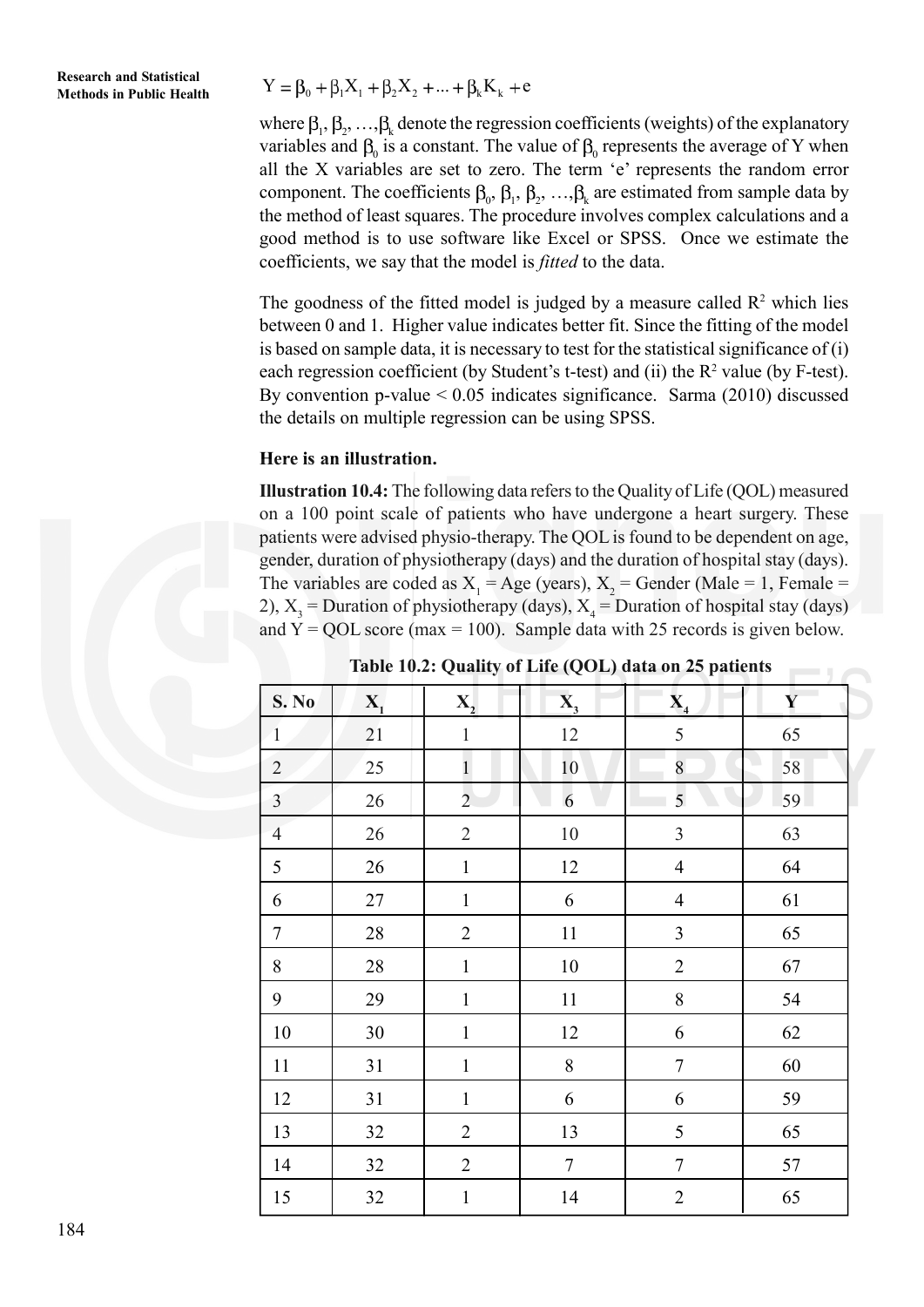|    |    |                |    |                |    | <b>Advanced Statistics</b> |
|----|----|----------------|----|----------------|----|----------------------------|
| 16 | 34 | 2              | 10 | $\overline{4}$ | 65 |                            |
| 17 | 34 | 2              | 10 | 3              | 63 |                            |
| 18 | 35 | $\overline{2}$ | 5  | 8              | 54 |                            |
| 19 | 35 | $\mathbf{I}$   | 8  | 5              | 63 |                            |
| 20 | 36 | 1              | 15 | 5              | 66 |                            |
| 21 | 36 | $\overline{2}$ | 9  | 7              | 56 |                            |
| 22 | 36 | $\overline{2}$ | 15 | $\overline{4}$ | 67 |                            |
| 23 | 38 | 2              | 10 | $\overline{3}$ | 68 |                            |
| 24 | 39 |                | 8  | 8              | 61 |                            |
| 25 | 40 |                | 11 | 3              | 63 |                            |

We wish to build a multiple linear regression model relating Y to  $X_1$ ,  $X_2$ ,  $X_3$  and  $X_{4}$ .

## **Analysis**

Using SPSS with options Analyze ® Regression ®Linear we get options window to select the dependent variable and other independent variables into the appropriate input boxes. Let us choose the 'method' as 'stepwise' and press OK. This gives the output which is summarized as below.

The model has  $R^2 = 0.75$  which means 75% of the behavior of Y can be explained by the model.

- 1) The F-test (given in ANOVA table) shows high significance ( $p < 0.001$ ) which means the goodness of the model is 'not an occurrence by chance'.
- 2) The regression coefficients (weights of explanatory variables) are as follows.

| <b>Variable</b>           | <b>Coefficients</b> | <b>Standard</b><br><b>Error</b> | t Stat   | P-value      |
|---------------------------|---------------------|---------------------------------|----------|--------------|
| Intercept                 | 62.202              | 3.944                           | 15.77    | < 0.001      |
| Age                       | 0.075               | 0.093                           | 0.800    | 0.433        |
| Gender                    | $-0.506$            | 0.919                           | $-0.551$ | 0.5871       |
| Duration of Physiotherapy | 0.500               | 0.177                           | 2.811    | $0.011*$     |
| Duration of Hospital Stay | $-1.365$            | 0.252                           | $-5.398$ | ${}< 0.001*$ |

**Table 10.3: Output of Multiple Linear Regression**

\* Regression coefficient is statistically significant.

It can be seen that duration of physiotherapy and duration of Hospital Stay have a significant effect on the QOL. (p-value marked with \*). The intercept (constant component of the model) is also significant but we are most of the time interested in the significance of predictor variables.

We end this section with the observation that linear regression is a tool useful to propose statistical models to explain the impact of explanatory variables on study outcomes. More details on handling regression analysis with SPSS can be found in Sarma (2010).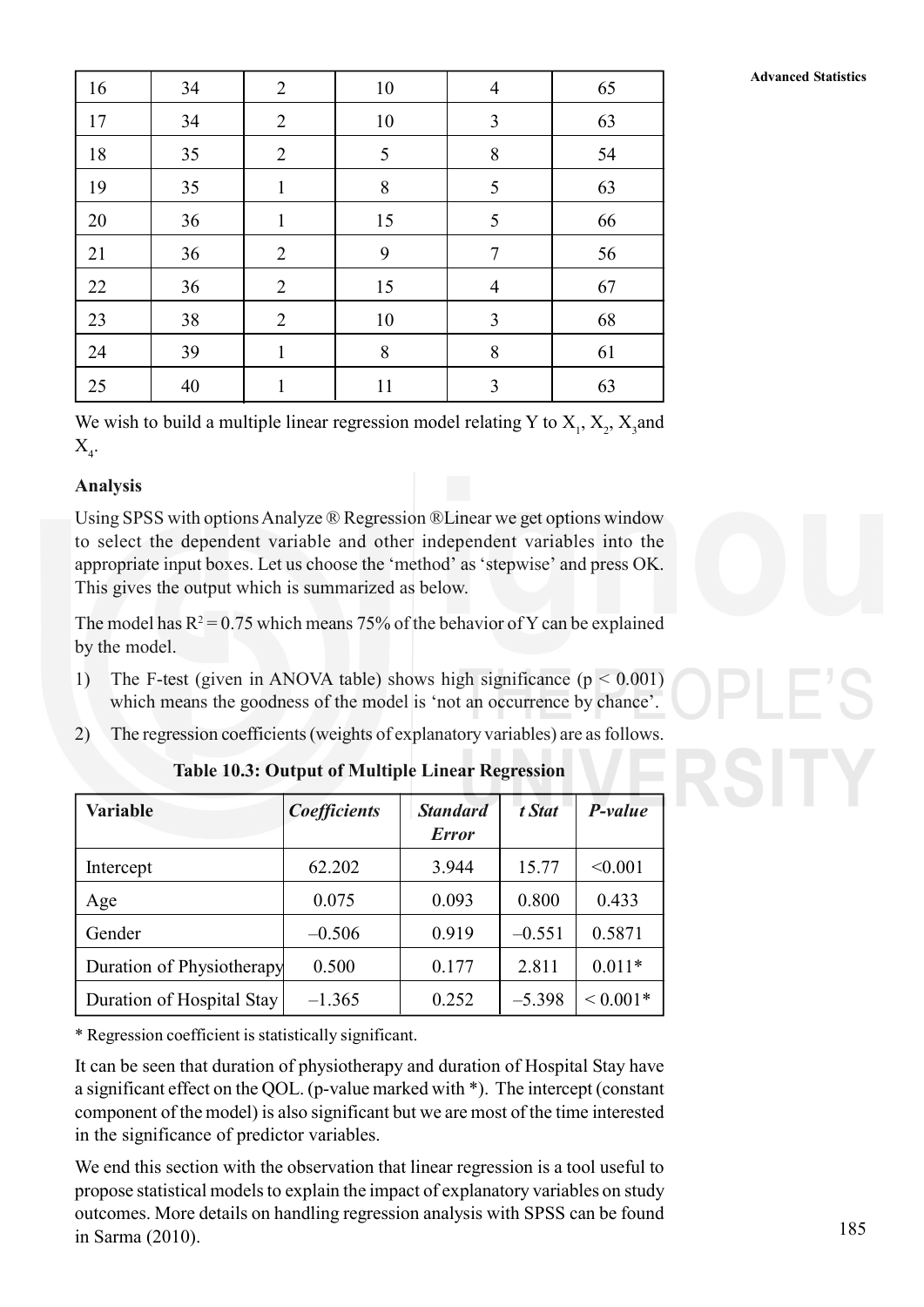# **Methods in Public Health 10.4 ANALYSIS OF VARIANCE (ANOVA)**

The Analysis of Variance (ANOVA) is a statistical tool used to compare the mean values of a single continuous variable (Y) among three or more independent groups. The grouping variable is called a *factor* like the dose of age group, socio economic status etc., which is categorical with a few levels. ANOVA helps testing whether the group means differ significantly. It can be considered as an extension of the two-sample t-test. If there is only one factor affecting Y, we use *One-way ANOVA* but in general we can have more than one factor and we can test the significance due to all the factors and their combinations. Suppose we are measuring the response Y (like the Body Mass Index) of a group of persons receiving a treatment for weight reduction under three methods viz., A (Food Control), B (Exercise) and C (Both food control and exercise). We wish to check whether the mean of Y remains the same in all the three groups. Since the data is classified according to only one factor, it is called one-way classified data.

Let the means of Y in the groups A, B and C be denoted by  $\mu_1$ ,  $\mu_2$  and  $\mu_3$ respectively. Then we wish to test the null hypothesis  $H_0: \mu_1 = \mu_2 = \mu_3$ . The alternative hypothesis  $H_1$ : At least two means are not equal. It is assumed that the variance of Y remains the same in each group. It means that the response is consistent in all the groups and not contains extremely high or low values.

Then the null hypothesis is tested by using a ratio called F-ratio given as

F Mean Sum of Squares (MSS) due to the factor Residual MSS

The F-ratio is the test value. When the three means differ by a big gap we a high F-value. If the p-value is less than 0.05 we can reject the null hypothesis and consider that the factor has significant effect on Y; else accept the null hypothesis. When the F-ratio is significant, we infer that the difference in group means is not an occurrence *by chance*.

When the null hypothesis is rejected, we have to identify at which levels of the factor, the means happened to be different. This is done by using a *multiple comparison test* or pairwise comparison test. There are several such tests like Duncan's Multiple Range Test (DMRT), Least Significant Difference (LSD) test or Scheffe's test. The calculations for ANOVA can be done either with MS-Excel or with SPSS.

Consider the following illustration.

**Illustration 10.5:** A researcher has measured the Body Mass Index (BMI) of patients after undergoing a hormone therapy. The age of the patients was classified into three age groups as:  $i$   $>$  30 years, ii) 31-40 years and iii) 41 and above coded as 1,2,3 respectively. The data also contains another response variable called BMD (Bone Mineral Density) as shown in Table 10.4. We wish to check whether the mean BMI remains among the age groups.

#### **Analysis**

The calculations of ANOVA can be performed easily with Excel or SPSS. We illustrate this with SPSS. The following are the options.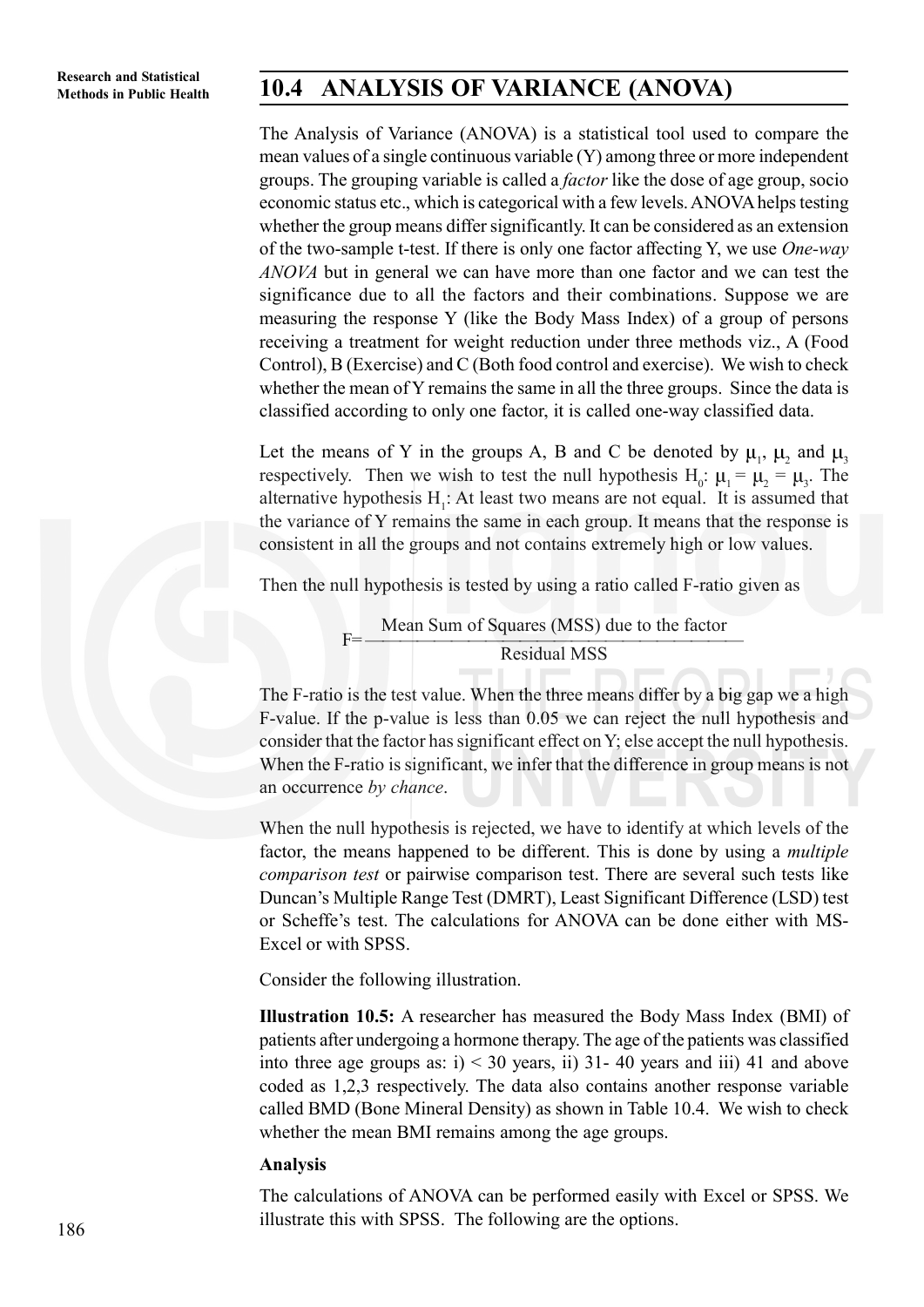- 1) Open the SPSS data file **Advanced Statistics Advanced Statistics**
- 2) Choose Analyze ® Compare Means ® One way ANOVA.
- 3) Select BMI into the 'dependent variable' box
- 4) Select Age Group into the 'Factor' window

5) Click on the *options* tab and select *descriptive statistics*

6) Press OK.

| S. No          | <b>BMI</b> | Age group                               | <b>BMD</b> |
|----------------|------------|-----------------------------------------|------------|
| $\mathbf{1}$   | 21.5       | $\overline{2}$                          | 0.933      |
| $\overline{2}$ | 22.0       | $\overline{2}$                          | 0.889      |
| $\overline{3}$ | 22.8       | $\overline{2}$                          | 0.937      |
| $\overline{4}$ | 22.7       | 3                                       | 0.874      |
| 5              | 23.1       | $\overline{2}$                          | 0.953      |
| 6              | 22.9       | $\overline{2}$                          | 0.671      |
| $\tau$         | 23.1       | $\overline{\mathbf{3}}$                 | 0.914      |
| 8              | 18.3       | $\mathbf{1}$                            | 0.883      |
| 9              | 22.9       | $\overline{2}$                          | 0.749      |
| 10             | 18.0       | $\mathbf{1}$                            | 0.875      |
| 11             | 22.1       | $\overline{3}$                          | 0.715      |
| 12             | 23.8       | $\overline{3}$                          | 0.932      |
| 13             | 23.5       | $\overline{2}$                          | 0.800      |
| 14             | 23.8       | $\overline{\mathbf{3}}$                 | 0.699      |
| 15             | 22.1       | $\overline{\mathbf{3}}$<br>$\mathbf{r}$ | 0.677      |
| 16             | 20.8       | $\overline{2}$                          | 0.813      |
| 17             | 18.0       | 1                                       | ш<br>0.851 |
| 18             | 19.2       | $\mathbf{1}$                            | 0.888      |
| 19             | 17.8       | $\mathbf{1}$                            | 0.875      |
| 20             | 20.1       | $\mathbf{1}$                            | 0.773      |

We will first report the mean and standard deviation of BMI in each group as shown below. (The SPSS output actually shows standard error and 95% confidence intervals in addition to the mean and standard deviation).

| Age group     | N | Mean  | <b>Std. Deviation</b> |
|---------------|---|-------|-----------------------|
| $<$ 30        |   | 18.56 | 0.900                 |
| $31 - 40$     |   | 22.43 | 0.916                 |
| 41 $\&$ above |   | 22.93 | 0.771                 |
| Total         |   | 21.42 | 2.099                 |

The ANOVA in its standard format appears as shown Table 10.5. For writing the report we can present the F value and the corresponding p-value (indicated by Sig. in SPSS output). We understand the following components.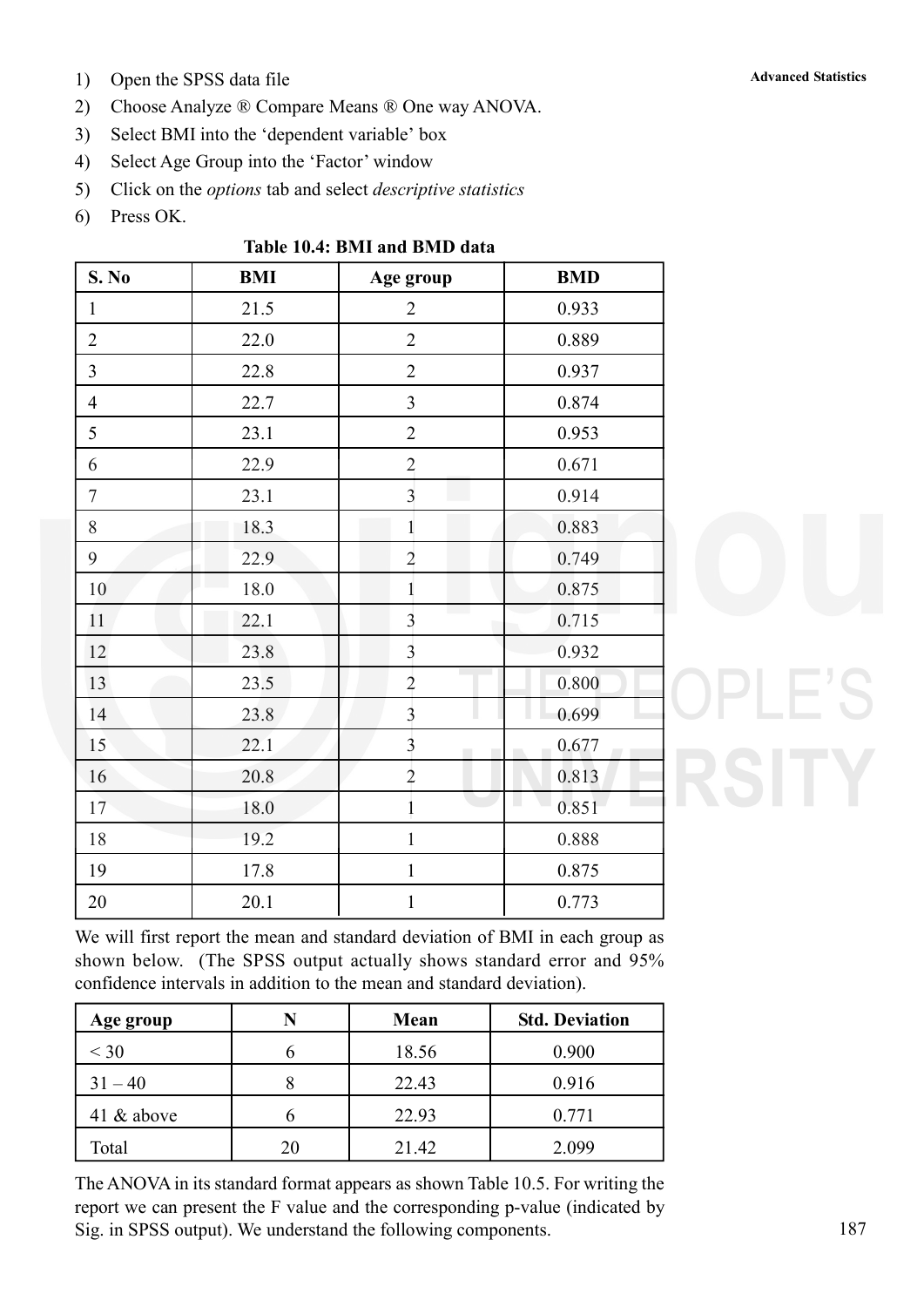**Research and Statistical**

**Research and Statistical 1)** There are two sources of variation viz., 'between groups' (due to age group) Methods in Public Health and 'within groups' (indicating the random and uncontrolled factors that might have influenced the mean BMI). The total variation in BMI is the sum of variation: a) due to age group (known factor) and b) due to unknown factors.

| <b>Source of variation</b> | Sum of<br>squares | d. f.         | Mean<br><b>Square</b> | F      | Sig.   |
|----------------------------|-------------------|---------------|-----------------------|--------|--------|
| Between Groups             | 70.872            | $\mathcal{L}$ | 35.436                | 46.679 | 0.0001 |
| Within Groups              | 12.905            | 17            | 0.759                 |        |        |
| Total                      | 83.778            | 19            |                       |        |        |

#### **Table 10.5: One-way ANOVA table**

- 2) The degrees of freedom (*df*) is an indicator of the denominator to be used in Mean Square. The *df* indicates the number of independent observations (means) and the general formula is  $df = (k-1)$  if there are k-observations in hand. That is why the total  $df$  is (20-1) = 19. Since there are 3 groups we get  $(3-1) = 2 df$ . Finally, the *df* for within groups component is 19 (by subtraction).
- 3) The sum of squares and mean sum of squares are intermediate calculations, driving us to find the estimated variance due to age group. The F-value is called the F-ratio or *variance ratio* The heading 'sig.' indicates the p-value of the F-ratio. Since the p-value  $\leq 0.05$  we reject the null hypothesis and conclude that the mean BMI among the three age groups differ significantly.
- 4) In a classical approach, one uses the critical value of F-ratio obtained from statistical tables. In this case the F-critical value for (2,17) degrees of freedom at 5% level of significance is 3.59. Since the obtained value is more than this, we reject null hypothesis.

Pairwise comparison of group means (like 1 versus 2, 1 versus 3 and 2 versus 3) is done with Duncan's test as a *post-hoc* procedure shown below. We should not use the two-sample t-test here!

The Duncan's test makes use of the Mean Sum of Squares calculated in the ANOVA table. There are 2 subsets into which the three means are classified.

| Duncan's test for comparing the <i>mean BMI</i> among age groups |  |                            |       |  |
|------------------------------------------------------------------|--|----------------------------|-------|--|
| Age group                                                        |  | Subset for alpha = $0.05*$ |       |  |
|                                                                  |  |                            |       |  |
| $<$ 30                                                           |  | 18.56                      |       |  |
| $31 - 40$                                                        |  |                            | 22.43 |  |
| 41 & above                                                       |  |                            | 22.93 |  |
| Sig.                                                             |  | 1.000                      | 0.318 |  |

\* Means for groups in homogeneous subsets are displayed.

Those means which belong to the same subset are considered as homogenous (see the p-value), in the sense, they do not differ significantly. The mean BMI in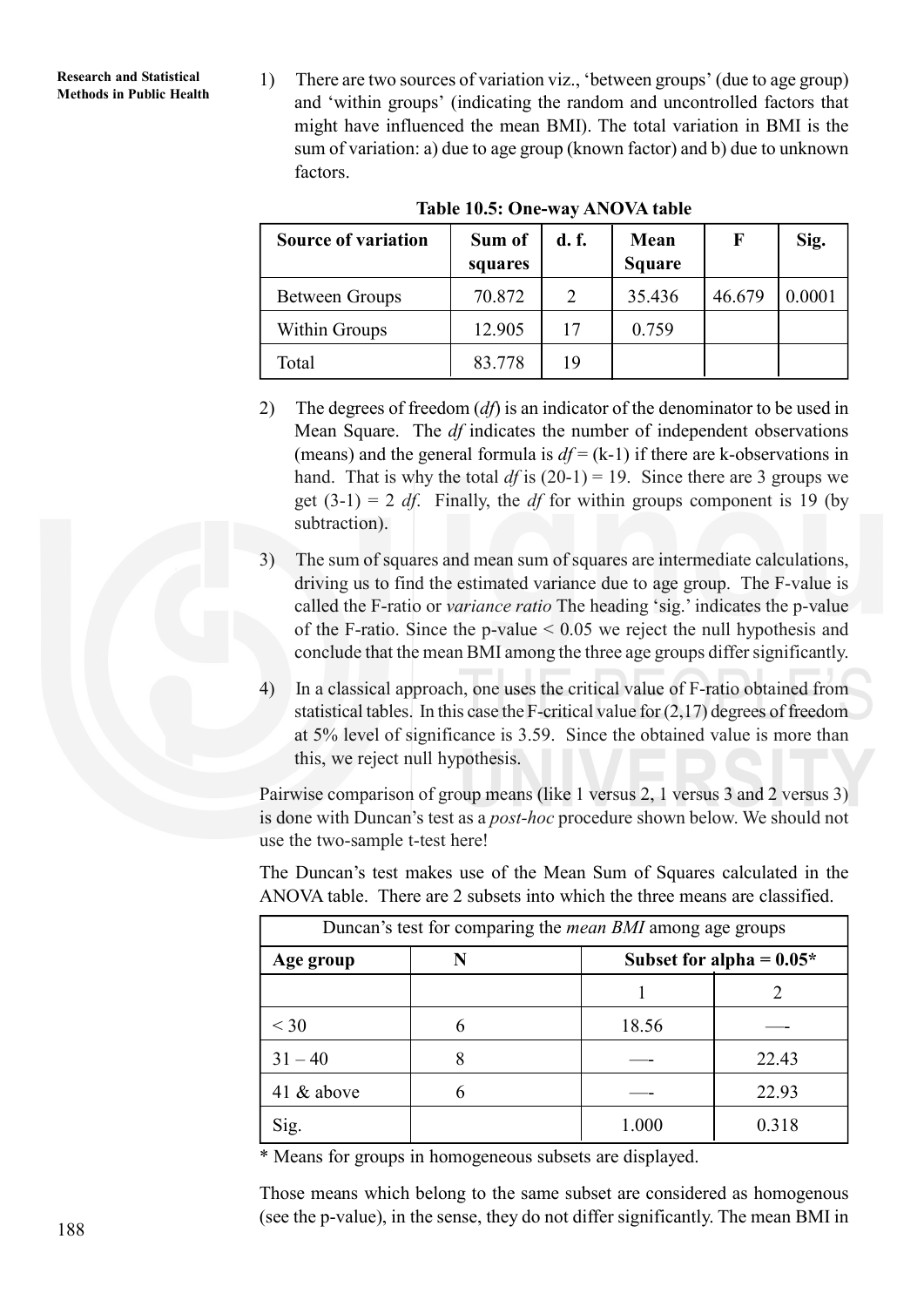the age groups '31-30' and '41 and above' have no significant difference ( $p =$   $\alpha$  Advanced Statistics 0.318) but both of them differ from the mean BMI of  $\leq 30$  age group. This completes the one way ANOVA.

#### **Check Your Progress**

3) What is Multiple Linear Regression? How is it done with SPSS? ................................................................................................................. ................................................................................................................. ................................................................................................................. ................................................................................................................. 4) What is ANOVA test? How is it performed in SPSS? ................................................................................................................. ................................................................................................................. ................................................................................................................. ................................................................................................................. .................................................................................................................

#### **Remark**

- a) It is also a practice to display the means by a bar chart, but SPSS shows by line chart.
- b) Instead of Age group, if we use actual age (years) as *factor* in the SPSS options, we get an unpleasant output! Only categorical variables (on a nominal or ordinal scale) shall be used. This should not be done.
- c) The ANOVA used here is called *univariate* ANOVA because only one response variable is considered among several groups. If two or more responses are studied at a time, we call it a *profile* we have to use an advance tool called *Multivariate ANOVA* or MANOVA.
- d) ANOVA with more than one factor is done by SPSS using the *general linear model* available in the *Analyze option* in SPSS.

We end this discussion with the observation that ANOVA is a method statistical inference and needs careful interpretation. Reporting only the p-value is not enough. We have to comment on how the mean values differ among the groups.

## **10.5 SUMMARY**

We have learnt that measurement of association between categorical variables is studied by Chi Square test which is based on a contingency table. Some standard measures include Yule's Y, Pearson's Phi and the Cramer's V statistic. In the case of quantitative data (measured on an interval scale) we use Pearson's Correlation Coefficient.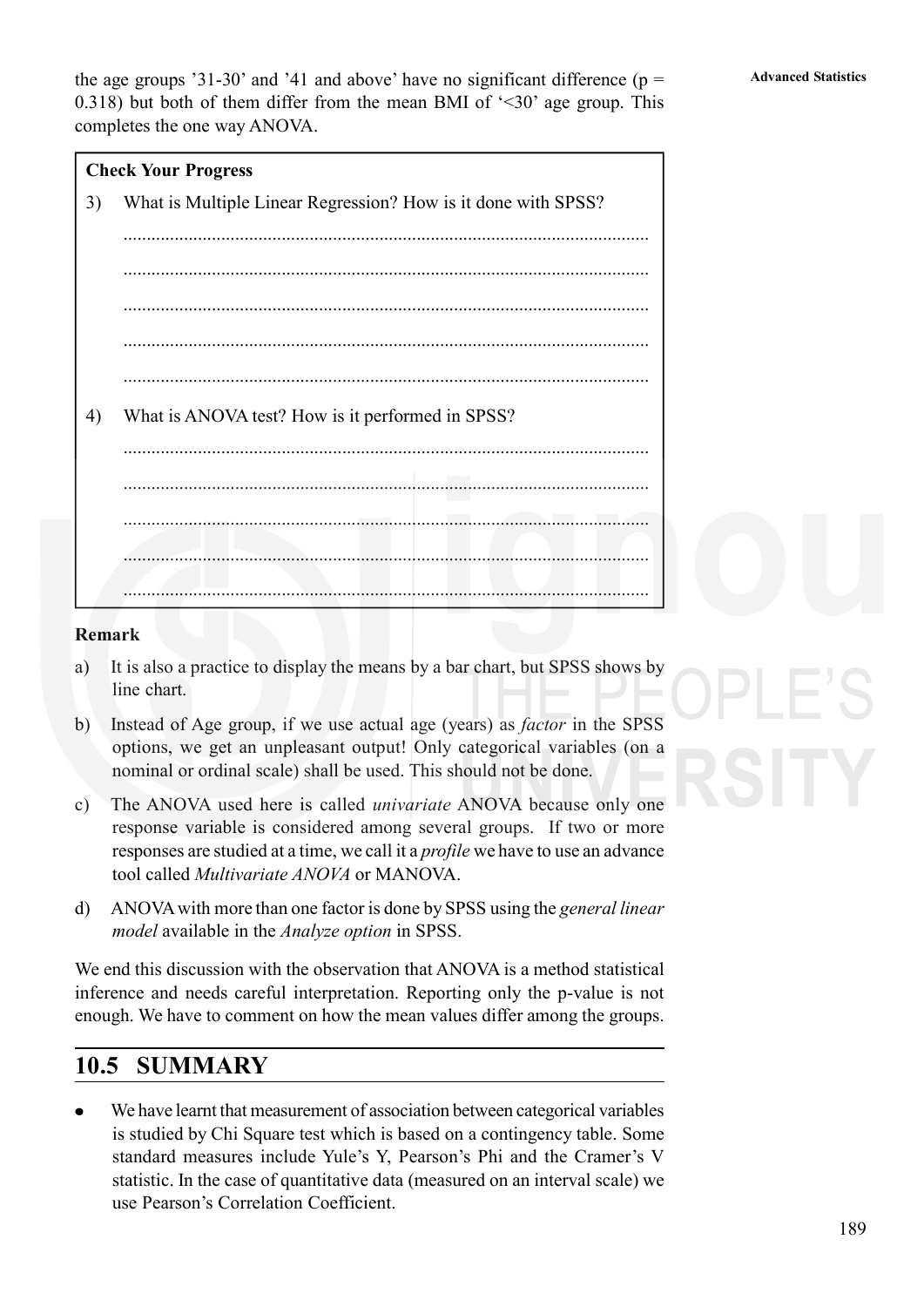**Research and Statistical**

- **Research and Statistical We have also seen that regression analysis, unlike correlation analysis**<br>Methods in Public Health measures the form of relationship between variables. Stepwise regression is a recommended method to establish a functional regression model.
	- Further we have understood the principle of ANOVA meant for comparing the mean values of a characteristic among three or more groups of data sets. It is based on F-test and the computations can be carried out with SPSS. The analysis is completed only when a multiple comparison test (like Duncan's test) is performed.

# **10.6 REFERENCES**

- 1) Indrayan, A., & Satyanarayana, L. (2006). *Biostatistics for Medical, Nursing and Pharmacy Students*. New Delhi: Prentice Hall of India.
- 2) Rao, P. S. & Richard, J. (2012). *Introduction to Biostatistics and Research Methods*, 5<sup>th</sup> edition, Prentice Hall of India.
- 3) Sarma, K.V.S. (2010). Statistics Made Simple Do it yourself on PC, 2nd Edition. New Delhi:Prentice Hall of India. New Delhi.

# **10.7 ANSWERS TO CHECK YOUR PROGRESS**

- 1) Categorical variables are also known as *qualitative factors*. Data on such factors is not a measurement but it like an option to choose from a discrete list of possible values. For details refer section 10.0.
- 2) In some epidemiological studies we come across measures like *relative risk* and *odds ratio* both of which are based on 2 x 2 table of counts. The proportion of people of a population, having disease among all those who are exposed to a condition, is called the risk of disease whereas *odds ratio* (OR) is another measure of association used in the context of case-control studies. For details refer section 10.2.
- 3) The multiple linear regression is an extension of the simple regression. It relates Y with more than one explanatory variables. For details refer section 10.3.
- 4) The Analysis of Variance (ANOVA) is a statistical tool used to compare the mean values of a single continuous variable (Y) among three or more independent groups. The grouping variable is called a *factor* like the dose of age group, socio economic status etc., which is categorical with a few levels. For details refer section 10.4.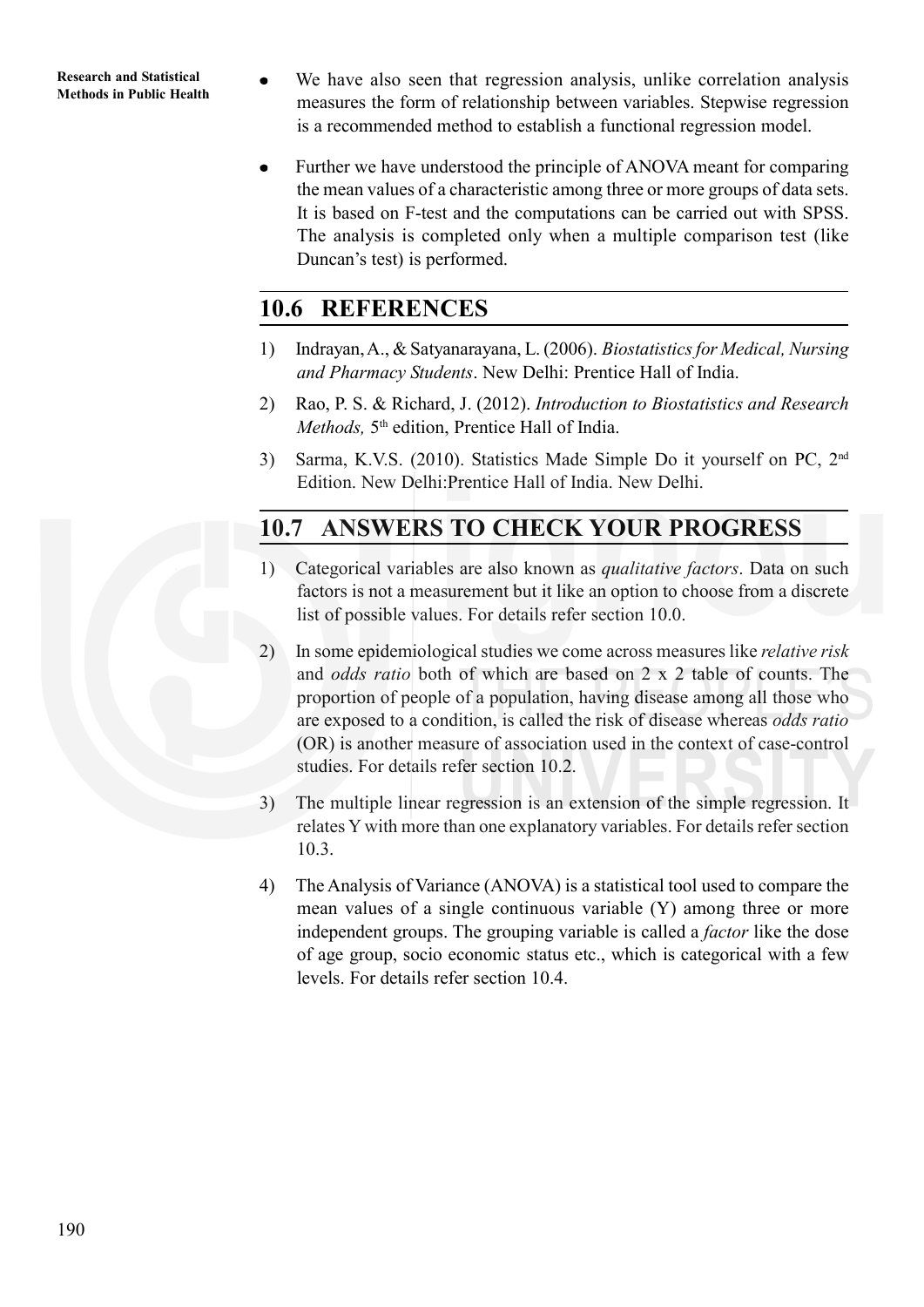# **Advanced Statistics SUGGESTED READINGS**

### **BLOCK 1: ESSENTIALS IN EPIDEMIOLOGY AND PUBLIC HEALTH**

Beaglehole, R. & Bonita, R. (1997) *Public Health at the Crossroads*. Australia: Cambridge University Press.

Blumenthal, D. S. &Ruttenber, A. J. (1995). *Introduction to Environmental Health.* Second Edition. New York: Springer.

Last, John M. (1998). *Public Health and Human Ecology.* London: Prentice Hall.

Schneider, Mary- Jane. (2006). *Introduction to Public Health.* London: Jones and Bartlett.

Turnock, B. (1994). *Public Health.* Boston: Jones and Bartlett.

Park, K. (2007). *Park's Text Book of Preventive and Social Medicine*. Jabalpur: BanarsidasBhanot Publishers.

Grover, A.& Singh R.B. (2019). *Urban Health and Wellbeing.* Japan*: Springer*

Mahajan, M.C., Gupta B.K. (2013). *Textbook of Preventive and Social Medicine*. 4th edition, Revised by R.N Roy and I. Saha, Jaypee Brothers Medical Publishers Ltd.

https://mohfw.gov.in/

https://www.undp.org/content/undp/en/home/sustainable-developmentgoals.html

## **BLOCK 2: PSYCHOLOGICAL, BEHAVIOURAL, AND SOCIAL ISSUES IN PUBLIC HEALTH AND MANAGEMENT**

Gupta Monica (2016). *Public Health in India: An Overview*. Working Paper Series 3787. World Health Organisation.

Glanz, K.,Rimer, B. & Viswanath, K. (Ed).(2008). *Health Behaviour and Health Education Theory, Research and Practice.* San Fransisco: Wiley Imprint.

Jenkins, David. (2003). *Building Better Health : A Handbook of Behavioural Change.*Washington DC: Pan American Health Organisation.

Kawachi, I., &Wamala, S. (Eds.). (2006). *Globalization and Health*. Oxford University Press.

Kleinman, A. &Benson, P. (2006) *Anthropology in the Clinic* PLoS Medicine(10): e294.

Kleinman, A. (2004). *Culture and Psychiatric Diagnosis and Treatment*:*The Trimbos Lecture.* Harvard University.

Park, K. (2007). *Park's Text Book of Preventive and Social Medicine*. Jabalpur: BanarsidasBhanot Publishers.

Rachel Davis, Rona Campbell, Zoe Hildon, Lorna Hobbs & Susan Michie (2015).